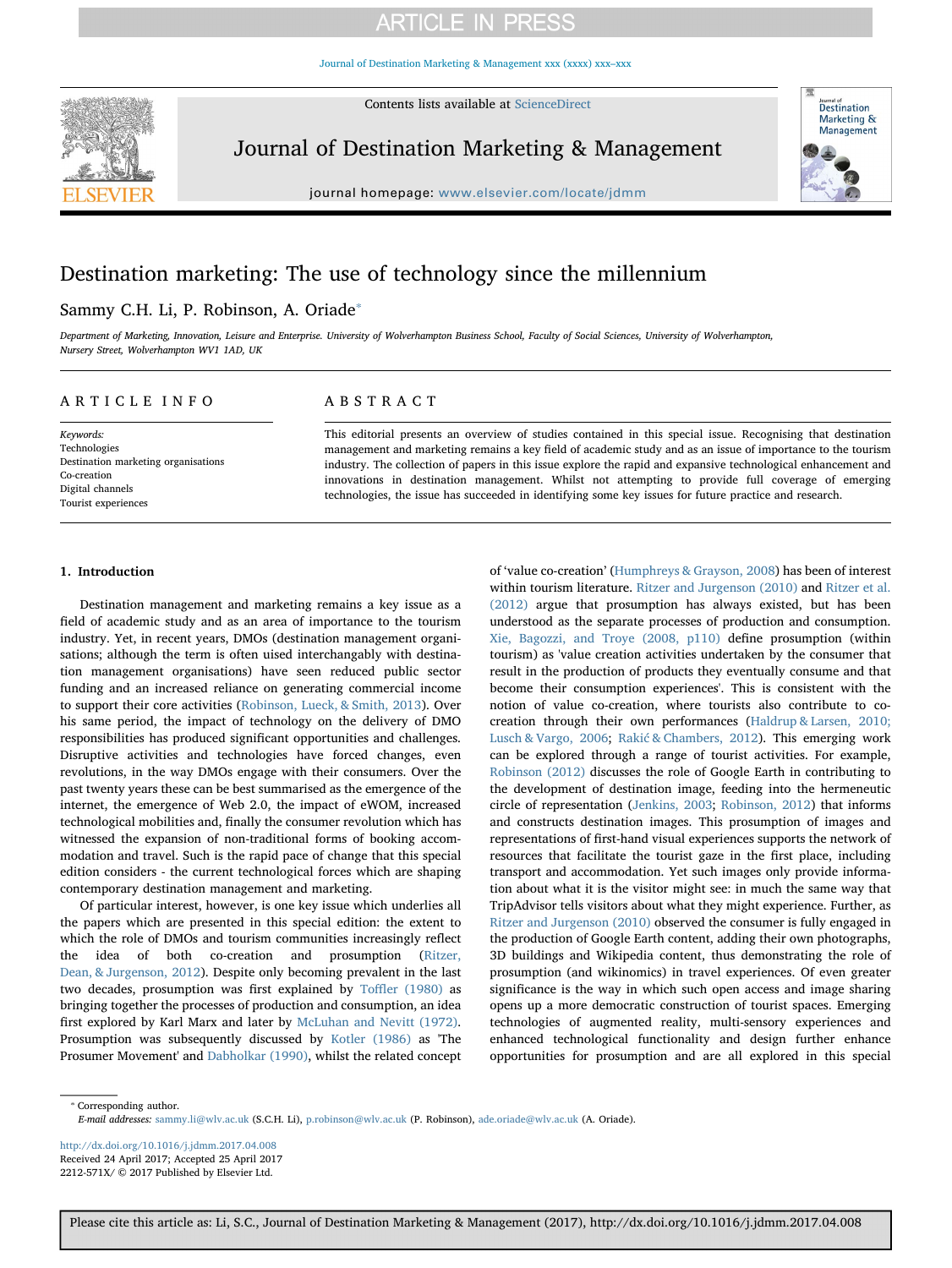edition. Indeed, Ritzer et al. (2012) suggested that it would be online spaces which enabled prosumption to become fully embedded in producer/consumer relationships.

This fist discussion acts as a preface to the subsequent papers, exploring the context from which this special issue has developed. The paper provides a quantitative analysis of the content and topics discussed in the context of DMOs and technology over the last 17 years, providing a fascinating and valuable insight into the changing nature of both DMO practice and research in the field.

#### 2. Setting the scene

Technological innovations have a long history of facilitating the development of tourism (Hjalager, 2015). Whilst tourism scholars started to recognise the key role of technology in tourism since the 1970s (Buhalis & Law, 2008; Pike, 2002; Poon, 1993; Sheldon, 1997), it is argued that it is since the late 1990s, and certainly since 2000, technology has revolutionised the information distribution and communication channels within the tourism sector. As Zins (2007) concludes, web-based materials are the most prominent information source to travel planners. This is, to some extent, reflected in the existing research reviews which have been carried out (Law, Leung, & Buhalis, 2009). Buhalis and Law (2008) reviewed progress in information technology and tourism over a ten year period, and more recently Standing, Tang-Taye, and Boyer (2014) reviewed the impact of the internet on travel and tourism between 2000 and 2010. This resonates with the content analysis of Leung, Au, and Law (2015) where emarketing is found to be one of the three most popular research topics since the millennium in the Journal of Travel & Tourism Marketing.

During this time period, numerous authors have commented on the profound impact of the internet (Benson, 2008; Jalilvand & Samiei, 2012; Wareham, Zheng, & Straub, 2005; Wirtz, Schilke, & Ullrich, 2010; Zeng & Gerritsen, 2014), and it could be argued that whilst much of this research was enquiring of the impact of technology (Zeng & Gerritsen, 2014), the increased proliferation of papers discussing technological aspects of travel and tourism is equally driven by the fast pace of change in the sector (Neuhofer, Buhalis, & Ladkin, 2012; Yovcheva, Buhalis, Gatzidis, & van Elzakker, 2014). At the start of the millennium, the sector was looking to the production of websites as a key marketing tool (Baggio, 2003; Douglas & Mills, 2005; So & Morrison, 2004), but the following ten years saw a pace of change which was not predicted in the early years of the 21st Century. One of the key findings in Standing et al. (2014) was the degree to which the impact of the internet was underestimated during this period of time. Leung and Law (2007) particularly call for further research on the use of technology in destination marketing.

Whilst there have been meta-analyses of literature on the subject of technology and its impact on travel and tourism (Buhalis & Law, 2008; Law, Buhalis, & Cobanoglu, 2014; Standing et al., 2014), these reviews have been broad in their focus, with little attention placed specifically upon the impact of technology within destinations and destination marketing. In fact, Lew and Duval (2008) summarise that the work of Alderman and Good (1997) on the southern States in the US is one of the earliest online destination marketing research at the time when there were only 50 million internet users worldwide. Nowadays, destinations rely heavily on online marketing communication, and subsequently communication technologies (Davidson & Keup, 2014; Stienmetz, Levy, & Boo, 2013). DMOs have undergone major changes in the way they work, and especially so in the last 15 years (Gretzel, Fesenmaier, Formica, & O'Leary, 2006; Sheehan, Vargas-Sánchez, Presenza, & Abbate, 2016). Pike (2002) produced a well-cited analysis of destination management literature by which he reviewed 142 papers on destination management between 1973 and 2000 to provide a 'useful reference guide' and a useful insight at the time into the evolution, development and then contemporary state of destination management. It should be noted that these 142 papers were methodologically selected and were not the sum-total of all papers on the subject. Similarly, Buhalis and Law (2008) identify two key limitations: one is their focus only on tourism journals and the method by which they classified the data. Their paper recommends extensions of the study, both longitudinally and in terms of breadth.

Thus, this paper reviews academic discussions surrounding the use of technology on destination marketing since the millennium. As a consequence of the analysis, the study is able to identify progression within this field of research, changing and emerging themes which direct future research and an overview of the impact and influence of technology upon destination management during a key period of technological innovation. As a result, the paper identifies and explores the key changes in academic research, from early studies of the impact of the internet through to contemporary research around Web 2.0, virtual reality and augmented reality, as well as the impacts of technology on the management and marketing of destinations.

#### 3. Defining destination management

Pühringer and Taylor (2008) note that DMOs are complex and diverse organisations. The roles of DMOs have various dimensions as they are public facing as marketing organisations (Pike & Page, 2014), industry facing in terms of product development, quality, and destination brand development (Bregoli, 2013; Volgger & Pechlaner, 2014), as well as adopting a lobbying and research role (Laesser & Beritelli, 2013; Pike, 2016). Such organisations usually manage the 'official' destination websites (Del Vasto-Terrientes, Fernández-Cavia, Huertas, Moreno, & Valls, 2015), underpin database driven destination management system (Énalan & Soteriades, 2012), and develop strategic analysis through big data (Fuchs, Höpken, & Lexhagen, 2014). Destination management is further defined by Vernon, Essex, Pinder, and Curry (2005) as a 'collective effort that requires various organisations and businesses in a geographically limited area to harmoniously work together to achieve a common goal'. They play a key role in marketing, management, planning, and are relied heavily on engagement with stakeholders (Bornhorst, Ritchie, & Sheehan, 2010; D'Angella, 2007).

The internet has evolved tremendously since the millennium. Web 2.0 has enabled websites to facilitate user generated content which are widely used by online travellers' (Hays, Page, & Buhalis, 2013; Shakeela & Weaver, 2012). These user generated content sites, together with image sharing websites (Hanan & Putit, 2013), Google Earth (Robinson, 2012), and review websites such as [Tripadvisor.com](http://Tripadvisor.com) (Miguéns, Baggio, & Costa, 2008), have become widespread. This technological revolution has increasingly ceased the market failures in information production and dissemination (Reinhold, Laesser, & Beritelli, 2015). As a result, the conventional function of DMOs being an 'information source with authority' has been undermined somewhat by the emergence of these new communication tools (Gretzel, 2006; Hays et al., 2013; Rand, 2006). Further, the development of Geographical Information Systems (GIS) has created opportunities for tourism scholars to develop new perspectives regarding the places and the spaces at destinations (Lau & McKercher, 2006; Shoval, McKercher, Ng, & Birenboim, 2011), as well as for DMOs to promote targeted tourism services or to enhance visitor experience with augmented reality technology (Pedrana, 2014). As von Bergner and Lohmann (2014) conclude, technology is one of the most prominent future challenges to destinations as DMOs need to 'adapt their marketing strategies, tactics and initiatives to the development and diffusion of new communication and information technologies in order to follow consumer preferences'.

Standing et al. (2014) identify that the period from 2000 to 2010 "covers the development of internet and tourism research over a significant period and is extensive enough to identify the emergence of literature on a range of research themes within the domain", thus by definition, any significant destination specific research will have taken place during and since this period of time, and not before it. Buhalis and